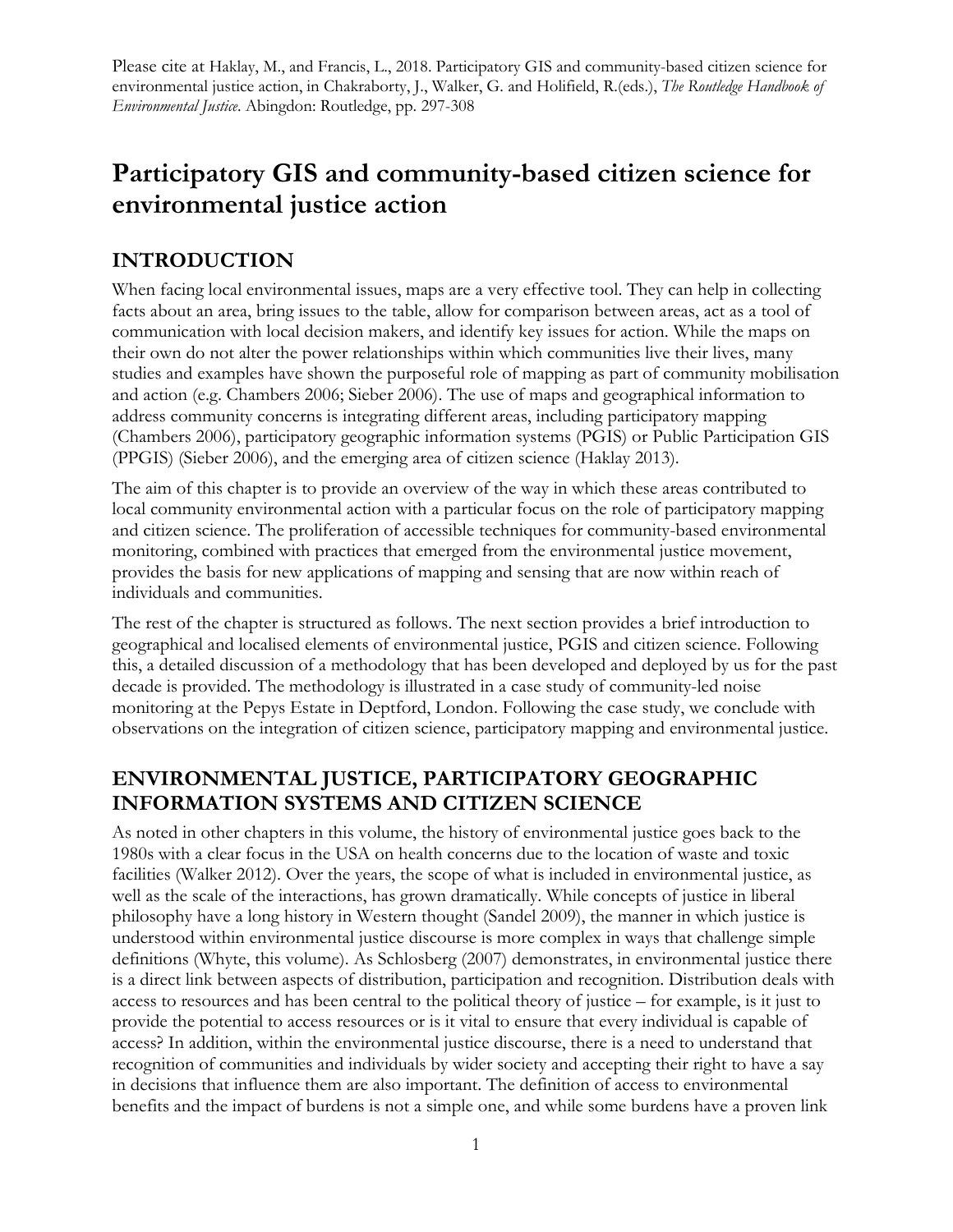to health and wellbeing (e.g. noise), others are culturally and contextually based. As a result, the list of social dimensions that are included in environmental justice discourse includes aspects such as ethnicity, gender, class and inter-generational distribution, while the environmental topics that are covered range from air pollution and urban dereliction to outdoor recreation, mineral extraction and the wider impact of deforestation and climate change (Walker 2012). Yet, while environmental justice discourse went through an expansive process of themes and issues, many of its everyday manifestations are locally based and experienced in the interaction of communities and the local geographic context in which they live.

Throughout the development of environmental justice discourse, mapping has played an important part in understanding and demonstrating the patterns of exposure and benefits, and the use of Geographic Information Systems (GIS) for the analysis of environmental inequalities is common (Mitchell & Walker 2007, Mennis 2011). Some of this analysis has been carried out without the direct involvement of the communities that are affected by the analysis (e.g. Mitchell 2005), but of particular interest here is the use of mapping techniques within participatory settings, as these are the situations in which community mobilisation around the process of mapping and gathering evidence about local environmental conditions occurs. The linkage between participatory processes, applications of GIS and environmental justice is in the area of participatory GIS.

While building on existing practices in participatory planning, participatory GIS is different as a result of the use of information and communication technologies and their influence on the process (Chambers 2006). Participatory GIS emerged in the mid-1990s, out of concerns of the societal impact of increasing use of GIS by local and central government and large corporations, with an increased exchange of digital maps within planning and management processes. While the move to GIS streamlined and accelerated decision making processes, it marginalised communities and individuals who did not have access to the systems or to the information that they contain. Participatory applications of GIS try to rectify this problem by providing access to information and technology so those affected by the authorities use of GIS can benefit from more equitable access to it. The literature in this area uses two related terms: Participatory GIS (PGIS) and Public Participation GIS (PPGIS). These two related areas of practice and research are similar in their methods and overall aims, although with a stronger emphasis on applications in the global South within the PGIS literature, while the PPGIS is linked to urban planning practice in the global North (Verplanke et al. 2016; Sieber 2006). In both, there is an explicit attempt to use digital mapping technologies to give voice, amplify, and represent local needs – especially of marginalised groups. Both areas echo concerns related to environmental justice, with Harris et al. (1995) explicitly calling for applications that are 'broad-based, inclusive, gender-sensitive, and biased towards marginalised people' (p. 218). While Sieber (2006) as well as Verplanke et al. (2106) provides a comprehensive review of the PGIS/PPGIS field, in the area of environmental management, Participatory GIS has an additional legitimacy due to the development of Principle 10 of the Rio Declaration (Haklay 2002). Principle 10 emphasised public access to environmental information, participation in decision making and access to justice in environmental matters. The three pillars of Principle 10 were later enshrined into legislation through the Aarhus convention (UNECE 1998), and the movement to provide open data by governments across the world facilitated the potential of using PGIS in cases of environmental justice further, as access to basic environmental information that can be manipulated and visualised is critical to the creation of GIS-based representations.

In addition to official environmental information that can be provided through mechanisms such as open data and Aarhus mechanisms, a new source of data has emerged since the late 1990s. This, in part, has been possible with the proliferation of equipment for sensing the environment as it became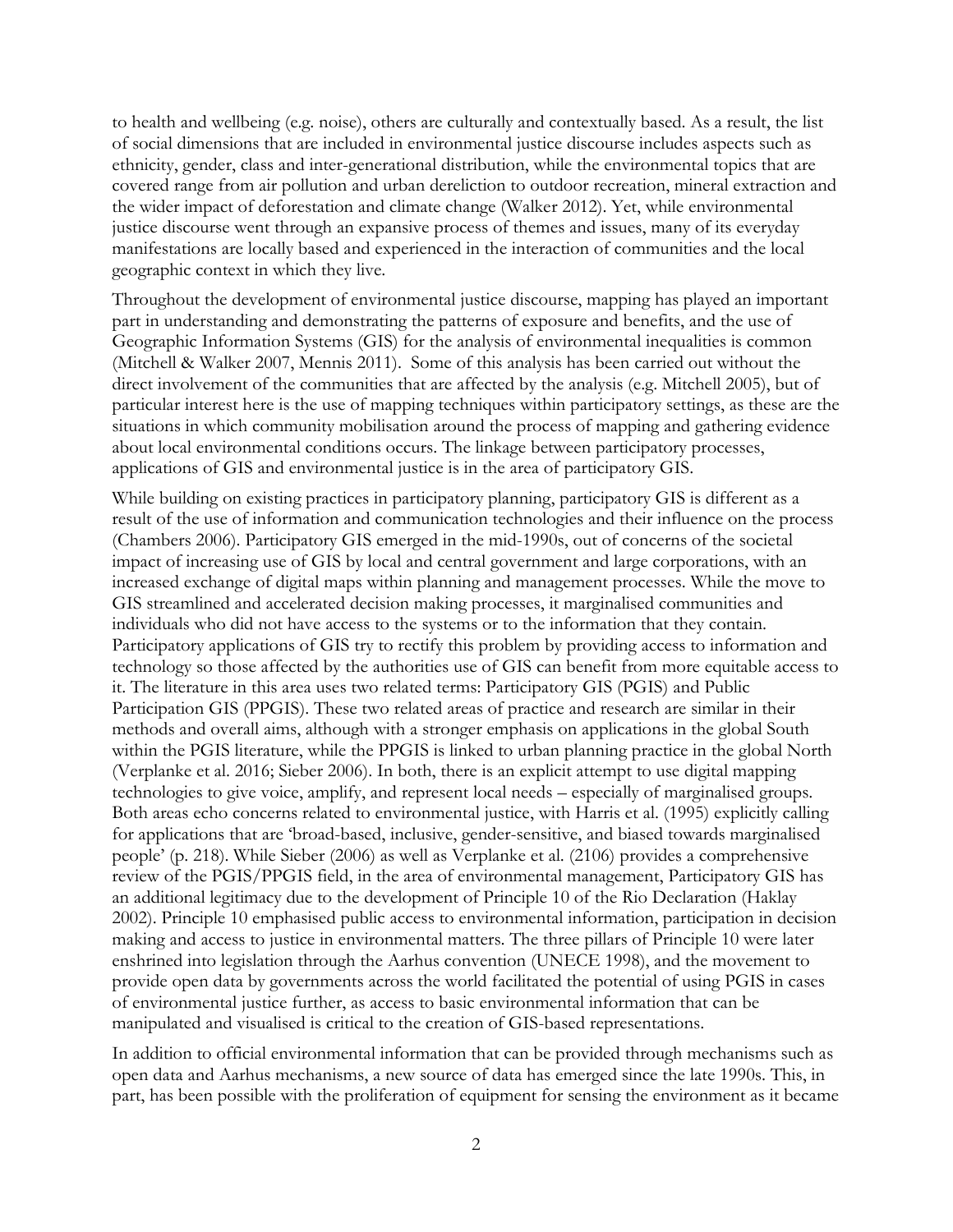part of routine, large-scale monitoring programmes at local and national levels and also became within reach of non-governmental organisations and community groups. An example of this is the Global Community Monitor – an organisation that, since 1998, has developed a method to allow communities to monitor air quality near polluting factories (Scott & Barnett 2009). The sampling is done by members of the affected community using widely available plastic buckets and bags followed by analysis in an air quality laboratory. Finally, the community is provided with guidance on how to understand the results. This activity is termed 'Bucket Brigade' and is used across the world in environmental justice campaigns, for example in the struggle of local African-American residents in Diamond, Louisiana against a polluting Shell Chemical plant (Ottinger 2010).

This type of data collection, carried out outside professional settings (be it university or environmental authority), is now recognised as citizen science (Silvertown 2009), which is defined as: 'the scientific activities in which non-professional scientists volunteer to participate in data collection, analysis and dissemination of a scientific project' (Haklay, 2013: 106). Importantly, citizen science also contains within it the notion that science need to work together with communities and individuals, in ways that appreciate local knowledge and practices (Irwin 1995). Stilgoe (2009: 11) articulated the obligation on scientists in stating that 'All scientists are citizens, but not all scientists are Citizen Scientists. Citizen Scientists are the people who intertwine their work and their citizenship, doing science differently, working with different people, drawing new connections and helping to redefine what it means to be a scientist.' Citizen science contributes to the wider pool of environmental information by creating local information that represents the issues that the local community is concerned about, as well as up-to-date information that is, at times, difficult or challenging for the authorities to collect.

### **METHODOLOGY FOR PARTICIPATORY MAPPING AND CITIZEN SCIENCE**

As noted above, environmental justice is context dependent and, as it is framed within specific social and political understandings of place, it is important to first understand the local conditions before turning to the description of the methodologies and approaches that we have used in our studies. In the rest of this chapter, we focus on a detailed explanation of a methodology that we have developed originally in London, and later on tested in other locations across the UK, Poland, Italy and Finland. Yet, it is important to explain and contextualise the approach within the local conditions. In the UK, environmental justice discourse has been 'imported' by academics and governmental bodies, who sometimes prefer to use the term environmental inequalities (Agyeman & Evans 2004). A significant proportion of UK work has been characterised by a top-down approach, in which researchers use geographical datasets and information to analyse a locale's environmental conditions, then either act with the local community to change the situation or publish the results together with NGOs to advocate policy changes (e.g. Mitchell 2005). This approach to environmental justice evaluation can be attributed, at least partially, to the richness of the national data available in the UK, including the highly detailed digital maps from the Ordnance Survey that lend themselves easily to large-scale analysis. Importantly, until the last decade and the growth in open data, most of the official mapping data were out of reach for community organisations because of the costs associated with purchasing the data, as well as the technical skills required to analyse it effectively. In addition, as environmental decision making is characterised by strong scientific framing of problems and solutions (Haklay 2009), any community that intend to use environmental justice arguments is required to collect evidence to support its claims. Thus, there is a need for evidence gathering, which can be facilitated through participatory mapping and citizen science.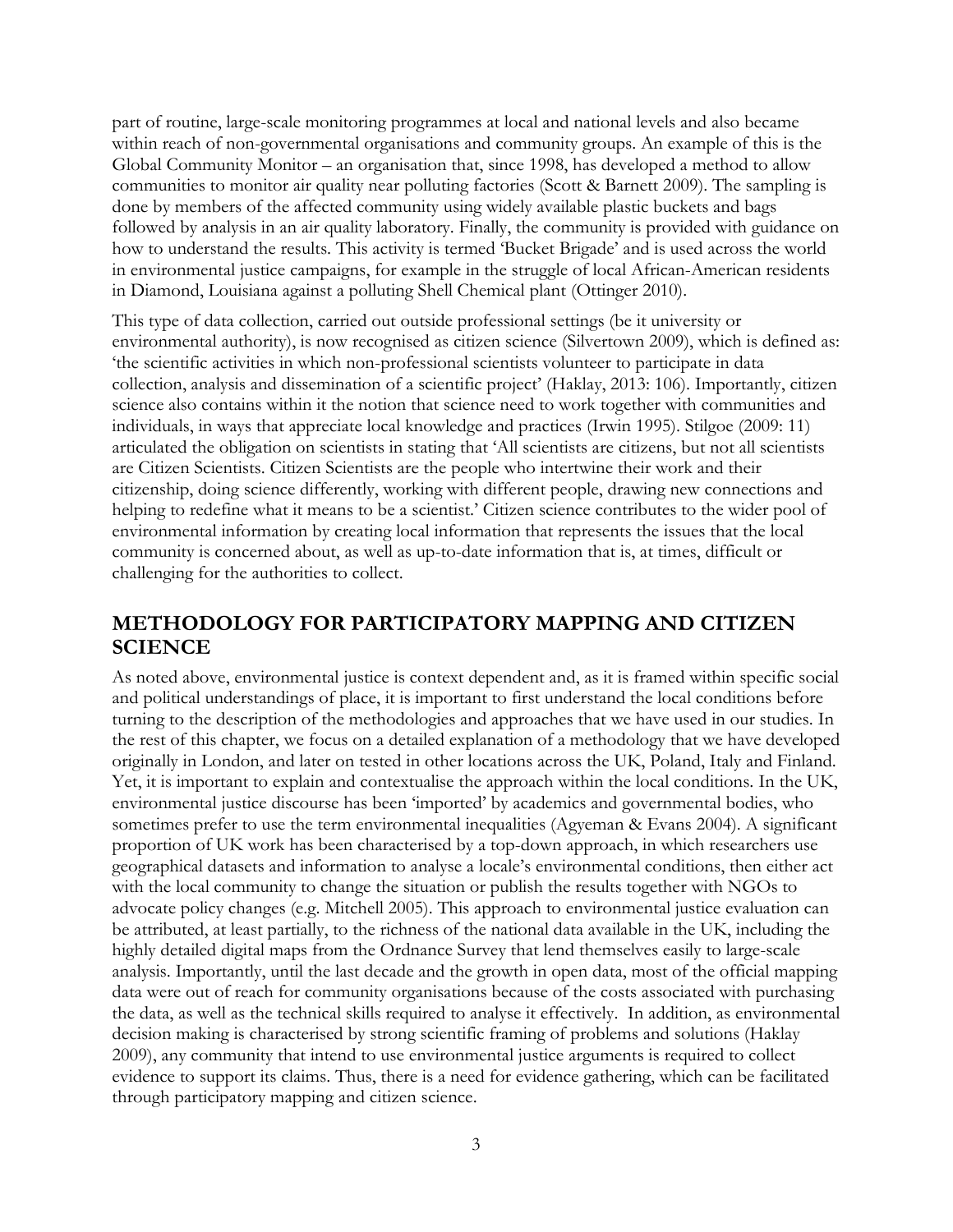Our methodology emerged in 2007, through the London 21 Sustainability Network project 'A Fairer, Greener London', which aimed to give six marginalised communities the opportunity to develop their own understanding of local environmental justice issues and supporting action plans to address them. The project was integrated closely with the project 'Mapping Change for Sustainable Communities' which was funded as part of the UrbanBuzz scheme (UrbanBuzz 2009). Both projects were based on accessible GIS technologies and available environmental information sources.



The methodology evolved into a six-stage process that is inherently flexible and iterative – so, while the stages are presented here as a serial process, the application of the methodology for a specific case is carried out through a discussion with the local community.

Before the process starts, there is a need to understand the local conditions and to ensure that contact has been made with all interested members of the community. If the process is facilitated by an external actor, this person will need to ensure that, in the initial meeting in which the first and second stages happen, the meeting is inclusive and represents all the groups and people within the study area. The initial meeting should happen near or in the area in which the study takes place, and at a time that ensures a high level of participation.

The first stage of the process is the 'introduction to existing public information'. Here, information that is accessible through the Aarhus process and open data is compiled to provide a baseline for the discussion. This includes information from local and national government sources and from environmental protection agencies, frequently on dedicated websites (e.g. a local authority air quality website). Additional information relevant to the issues at hand might come from official sources such as the population census or other authoritative sources about the socio-economic conditions in the area. The reasons for presenting this information are two-fold. First, most of the information is presented in a 'supply' rather than 'demand' approach – the information is provided without many outreach attempts and, even if these exist, they are limited in time and scope. Therefore, it is very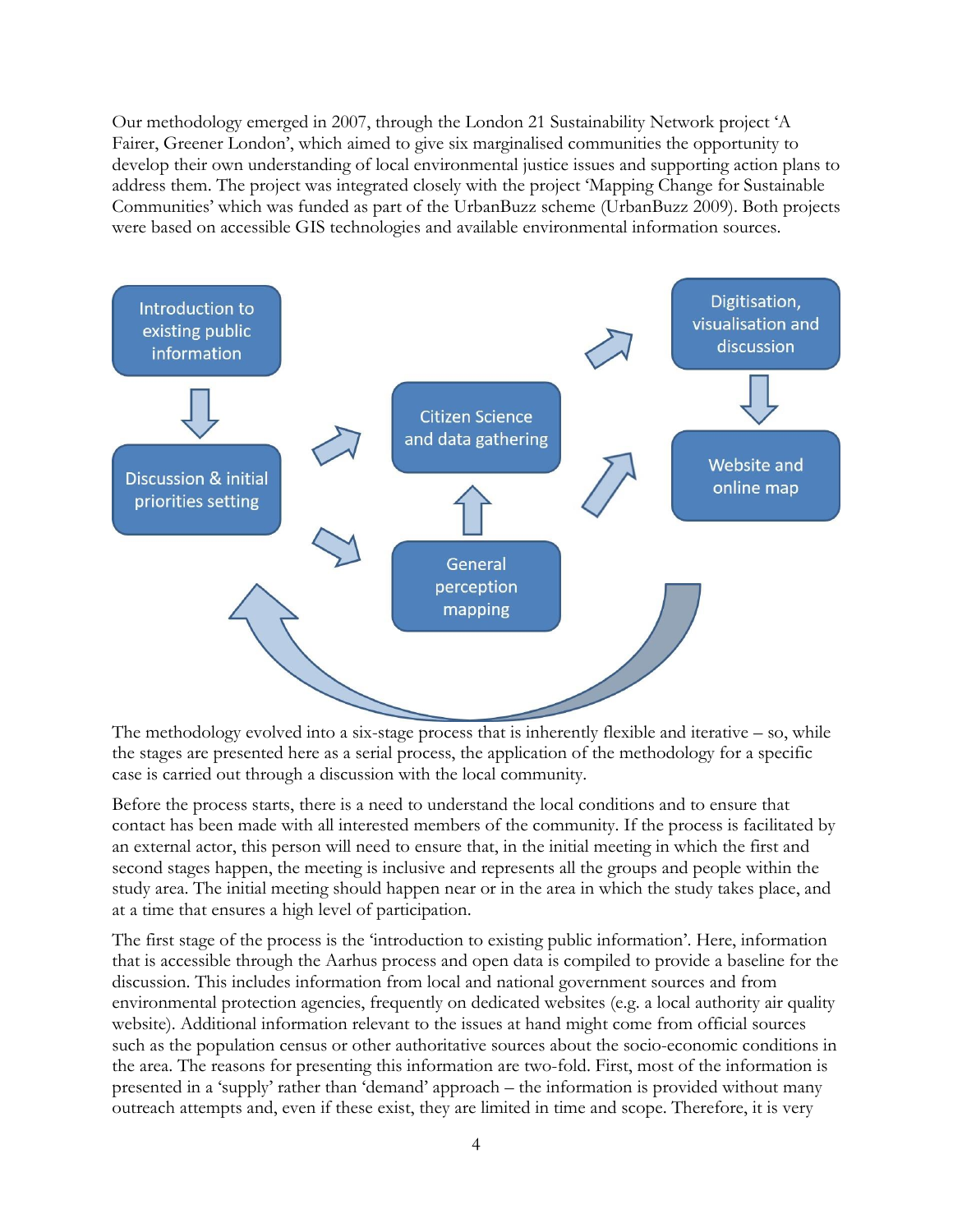likely that the participants in the meeting will not be familiar with it – as a succinct response from a participant in one of our early workshops demonstrates: 'this is not community information, expressed in community language that we can understand.' Second, the information used at the beginning of the meeting frames the environmental issues that will be explored, while allowing for flexibility and openness in deciding the exact direction that will be followed by community members. All too often, researchers can have a preconceived idea about the problem that the community faces, and therefore introduce the project as a 'fait accompli' before any detailed discussion about what issue should be addressed. By presenting a portfolio of information and issues, the discussion starts with an emphasis on community control over the process.

The second stage, 'discussion and initial priorities setting', is a facilitated discussion around largescale maps of the local area is carried out (Figure 2). The discussion is aimed at identifying issues that the specific project will focus on. An exercise such as 'identify places on the map that you like and dislike' can assist in ensuring that all the participants can use maps effectively. Although digital maps can be used for this purpose, the advantage of the paper map is to ensure that participants who are unfamiliar with technology can contribute to the discussion, without the need to dedicate time for training. The result of the discussion is an agreement on what should be recorded and how. Here, there is a choice between two possible stages (perception mapping or citizen science) or a combination of both.

The discussion needs to establish how the problem that was identified by the community will be addressed through data collection. This can be by establishing the concrete situation on the ground or gathering evidence that can be used in discussions with decision makers and public bodies. What is then required, as in any typical scientific process, is to decide what information will be collected, the data collection protocol, the process of collating the information and, importantly, what analysis or presentation will be needed with the data. Of course, decisions on analysis and visualisation for the purpose of communication are taken in stages five and six, but preliminary ideas are useful at this stage, to help consider whether the process will yield the required information. It is also worth carefully considering the protocol for data collection – the instruments that will be used, the information that will be captured, and the level of skills and training that the participants need to carry out the work. The protocol requires special attention – here there is a need to balance robust, systematic and consistent data gathering that will be effective and won't be dismissed as 'anecdotal', while at the same time taking into account the practices, skills, resources and time availability of those that are involved in the process. For example, assumptions about the availability of smartphones with certain types of sensors might not stand up in a marginalised community, or when working with people of certain age groups. The same is true for expecting people to carry out activities around the common working day when some participants might be shift workers or in other employment with less-structured working days. Use of similar instruments and methods to those used by the authorities has the advantage of making the information easier for communication with them, although that might add burden on the community in terms of learning the appropriate data collection and interpretation methods.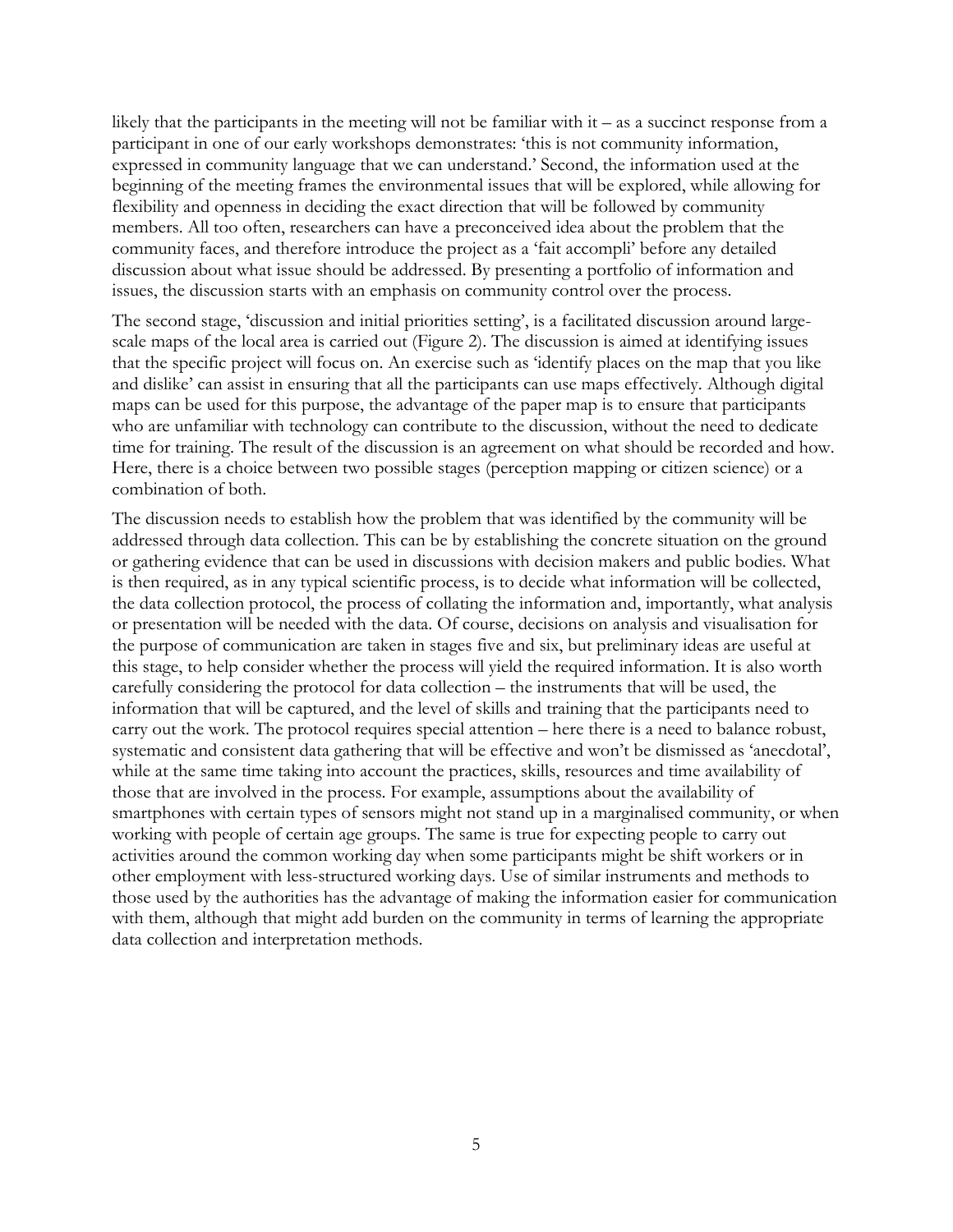

Stage three involves 'general perception mapping' – recording qualitative local knowledge that is not about physical features in the area but aspects such as local history, memories, or feelings about places (e.g. dangerous, unpleasant). Perception mapping can be done easily with paper maps that are distributed in the community and completed in a short session by participants – for example, by having a project volunteer reaching out to neighbours and collecting information from them. Volunteers can then digitise the information on a shared online community map (e.g. the community mapping system that was developed in Mapping for Change – see Figure 3) (see Ellul et al. 2011; Ellul et al. 2013).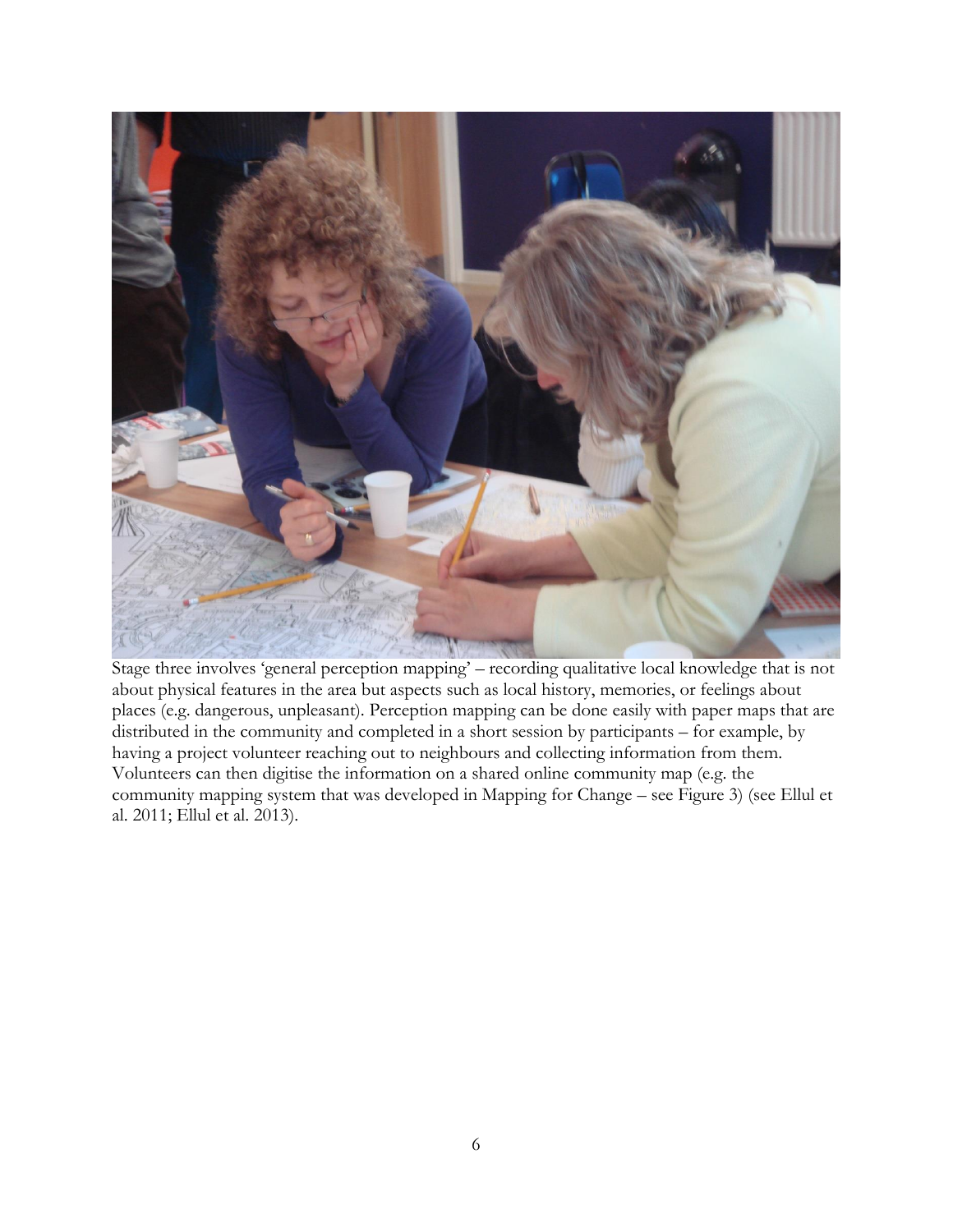

Frequently, perception mapping is either done together with 'citizen science and data gathering' (stage four), or as a first stage to understand the local environment and pinpoint the specific aspects on which detailed factual data gathering is required. In other cases, early discussions (stage two) lead in a direction that requires citizen science to be the primary source of community information. For the purposes here, we can view any factual data collection (e.g. from levels of pollutants in the air to the location of broken lampposts) as part of citizen science. As noted above, a detailed discussion about the data collection protocol is required, to ensure that the information will be acceptable to the authorities and might lead to action by them. Citizen science activities always require data collection instruments, even if these are predefined forms with additional maps to locate the observation. The costs of the instruments, their availability and the training that they require should form part of the considerations when setting up such an activity.

Following the data collection process (and often during it), the information should be digitised, analysed and visualised using GIS software (stage five). While the use of online data collection and visualisation is attractive, this should be considered carefully. Early discussion might lead to the conclusion that the participants prefer not to share the information openly, either in the early stages of the project or at any stage: for example, when a conflict can occur with the polluting facility owners, or when the information can be used against the impacted community. Thus, consideration of the benefits and the risks of sharing information openly and visibly are necessary. At the same time, the visualisation of information has been demonstrated to motivate participants and to provide them with direct feedback of what they have achieved. A solution for this can be a localised GIS, which participants can interrogate, or a password-protected website.

The final stage 'website and online map' is relevant in cases where the community agrees to share the information online. The online map can be used to share the information with other people in the local community who are not involved directly in data collection and analysis, for example, due to lack of time or technical capabilities. As noted, an online map can also provide a focus for a final feedback discussion with the participants and their wider community on the results of the study, as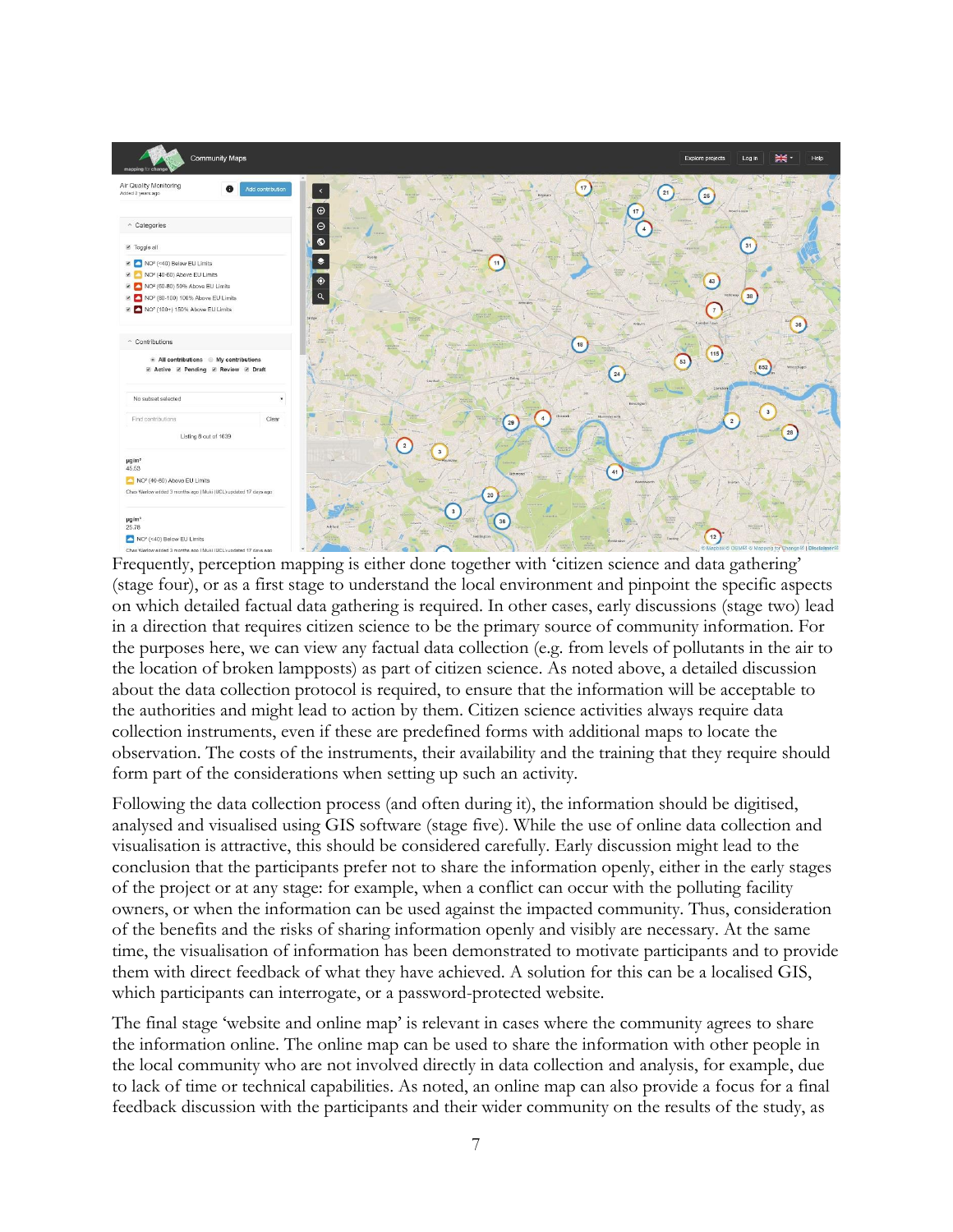well as a discussion on what the next steps should be in using the information to lead to a change in local conditions.

As Figure 1 clarifies, there is no simple route through the process. The elements that we have found as effective in terms of engagement and empowerment include flexible use of the stages in the process to allow co-design and co-determination by the community of the process (see the framework of 'Extreme Citizen Science' in Haklay 2013). The flow of the process emphasises flexibility, iterative cycles and alternative pathways for different levels of participation so the activity can be inclusive.

# **COMMUNITY NOISE POLLUTION MONITORING AND ACTION IN PEPYS ETATE, LONDON**

To demonstrate the application of the methodologies, we describe a case study in the area of noise in the Pepys Estate in Lewisham, London, where residents took part in early activities that led to the consolidation of the methodology. The Pepys Estate is a social housing complex near the banks of the Thames, originally built in 1966. The Estate had a complex history with its own ups and down, and in the 2000s was classified in the national Index of Multiple Deprivation within the 20% poorer parts of England (see the history of the estate at Municipal Dreams 2015). In stage one of the process, after consulting with the Pepys Community Forum – a local community organisation, and dedicated effort to recruit people from across the estate, residents pointed to the daily banging and grinding of a scrapyard near the centre of the estate, in close proximity to both a primary and nursery school. The residents were frustrated that previous complaints had gone unanswered and felt they had little means to address the situation. Discussions with the local authority revealed that the scrapyard is considered as a recycling facility, and is therefore regulated by the environmental authority (The Environment Agency), which limits the power of the local authority to regulate the activity. At the same time, the permission for such a noisy, and polluting, industrial activity to be located near a school and residential area was associated with the limited resources and power of the community in the estate. Once the noise problem was identified, a participatory data collection effort ensued, using paper forms and maps, and Class 2 Noise Meters available from electronics shops (where they are available for workplace assessment). Importantly, the participants were interested in expressing their views and perception of the noise that they had measured, thus mixing between 'perception mapping' and 'citizen science' in stage three and four. For the Pepys Estate community, the data collection was a n opportunity for representation of their daily experiences of the nuisance, but experientially and scientifically.

Over seven weeks in early 2008 a group of residents conducted a comprehensive noise pollution mapping survey (stage three). The participants were trained to take noise readings at all hours of the day and night across the whole of the Pepys Estate. In total, over 1000 individual readings were taken across all the sites. In addition to recording dBA sound levels, residents also collected qualitative information expressing how they felt about the noise. They were asked to choose words such as relaxing, annoying or disturbing to describe the sound. In addition, participants were asked to detail the principal noise source and provide any further information on how they were affected by the noise. During the engagement period, completed survey sheets were collected on a weekly basis by the project team and reviewed to make sure a good distribution through time and space was being achieved. Feedback was then given to residents about which areas and times needed more attention.

The data was then analysed using a GIS to produce noise pollution maps for the areas (stage four).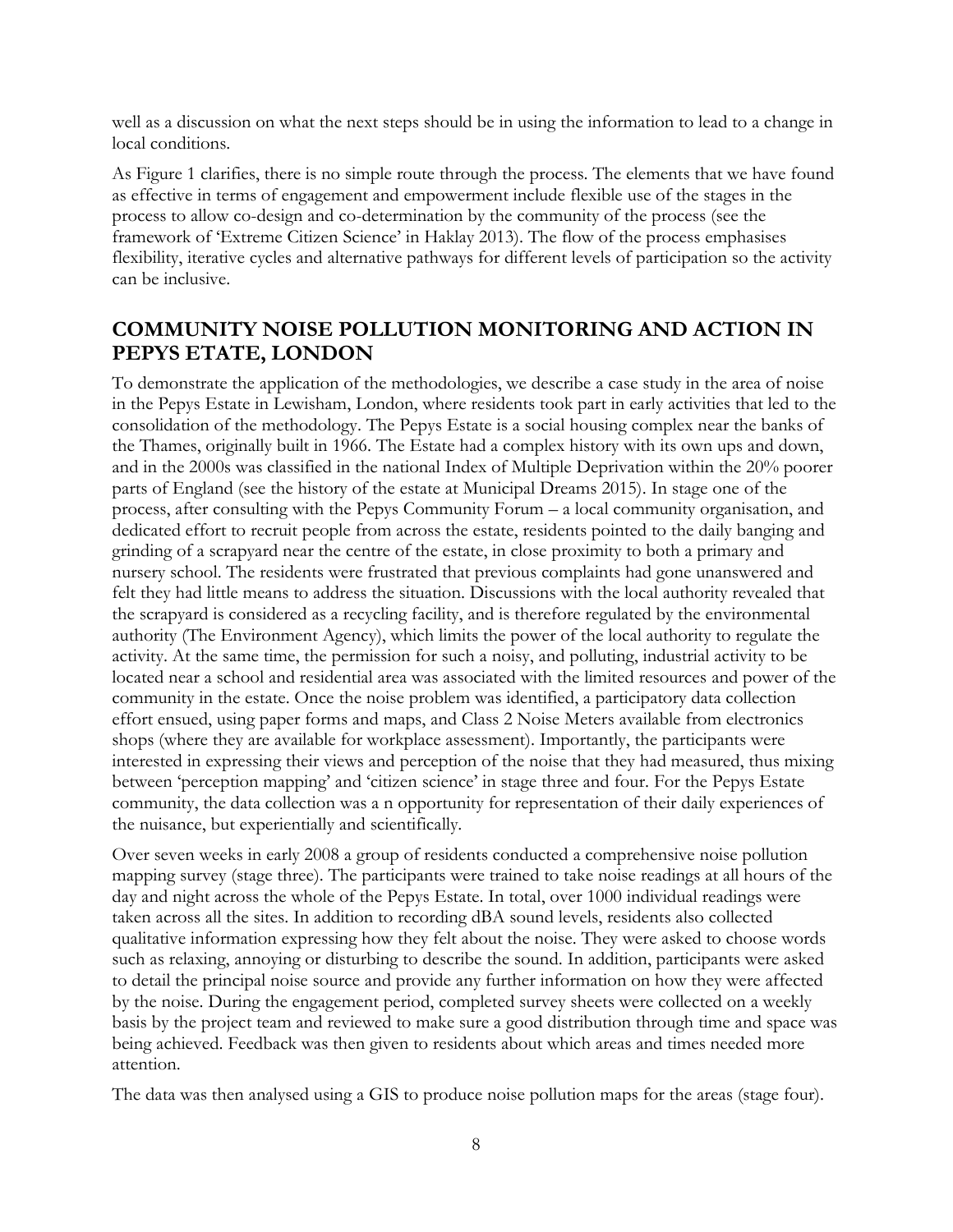Qualitative information was summarised using charts and graphs. These results showed that the vast majority of readings were described as either Loud, Very Loud or Extremely Loud. In addition, results revealed that individuals were quite accurate in their perception of noise levels, suggesting that the perceptions of noise by people are very reliable. Members of the community also found disturbingly high levels of noise, affecting quality of life up to 350 metres from the scrapyard.

At the final stage of the process (stage six), a public meeting with Lewisham Council and the Environment Agency was organised and according to the Community Forum people, shown one of the highest level of participation in terms of the number of residents that came to it. Over two hours, the results were presented by the residents who collected the data, as well as a facilitated discussion in which many residents used the opportunity to explains their own frustration and concerns about the impact of noise on them and their children. The authorities accepted that the effort of the residents is providing enough evidence that there was a problem and carried out their own study, leading to a tightening of the regulations for the operation of the scrapyard.

The study, as well as another study near London City Airport, led to large-scale engagement with communities around London Heathrow Airport, and the use of smartphones as noise sensing devices to create an extensive noise and perception survey of the area (see Becker et al. 2013 for a detailed discussion).

### **CONCLUSIONS**

The methodology that we have described above have proven to be effective and useful in assisting communities in addressing environmental justice concerns. The requirements of environmental decision making process to rely on scientific information make the use of citizen science and comprehensive qualitative data collection through perception mapping especially useful for this context. However, we should also notice the limitations and issues that we have identified.

Similar to other PGIS methodologies, such as Participatory 3D Modelling (P3DM) which is used in development plans, and include the building of a physical model of the location with the local community (CTA 2016), the methodology relies on high level of engagement and participation by the local community. In order to be effective, it requires significant effort in ensuring that the process is inclusive and represent all those who would like to have their voice heard through it. There is also a need for constant contact with the participants, to provide them feedback and encouragement throughout the process. This usually result in relatively time limited activity that last for 4 to 8 weeks.

Secondly, as a bottom-up approach, there is a risk of misreading, or misunderstanding of the issues that can make a difference – for example, in terms of local power relationship. The case of the Pepys Estate demonstrate that the local authority was not the body with ability to influence the activities of the problematic facility, even though it was the body with which the residents were familiar and comfortable. There is therefore a need to critically evaluate the activity and the purpose of the information that is collected, and plan ahead on the use of the outputs from the project.

Thirdly, there is a territorial issue – in many of the cases in which the methodology was used, we have explained to the participants that it will be beneficial to collect data beyond their own neighbourhood, as this can demonstrate the disparity in distribution of environmental nuisances and strengthen their case. We have observed that not only the participants were reluctant to use the term 'environmental justice', the plotting of the data that was collected usually delineates the boundary of the local neighbourhood. It seemed as if the participants were not interested, or confident, to collect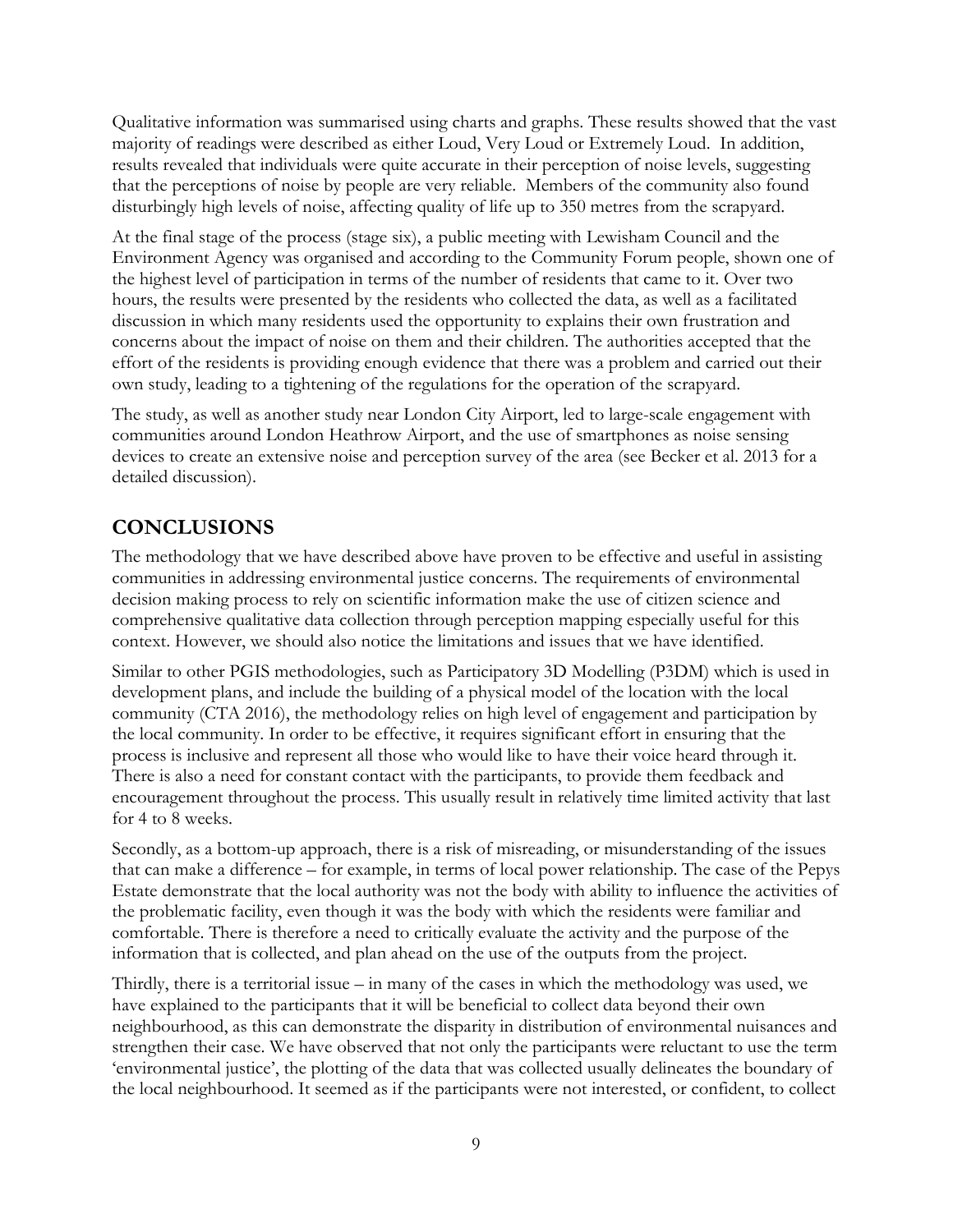data beyond their area. We can assume that despite of the internal perceptions about the distribution of environmental burdens, the assessment of the political purchase of using environmental justice argument was not perceived as strong as a direct complaint about noise, air quality, or (in a case in Katowice, Poland) dog fouling. Understanding the exact reasons for localised data collection and the assessment of political arguments are open questions that require further research.

In summary, this chapter explored the intersection between citizen science, participatory GIS and environmental justice, explaining and demonstrating a methodology for carrying out such projects. The general methodology allows the participants to understand the official data about their area, and to identify gaps in information and in representation of their local conditions. Following Schlosberg (2007), Walker (2012) notes that the discourse on environmental justice requires a multifaceted approach that allows not only the demonstration of the inequity but also aspects of representation. Participation, mapping and local data collection through citizen science provide the means to create such a representation through the sharing of information that carries with it the authority of the scientific practice in being reliable, objective and trustworthy. Yet, there is a need to provide space for perceptions, emotions, memories and other qualitative aspects as part of this representation. This qualitative expression should also be seen as part of the participation and representation. The combination between (frequently qualitative) local knowledge and (often quantitative) scientific measurements is never simple or straightforward, and it is a mistake to attempt to simply scale it and treat it quantitatively. The maps and outputs that are produced from the process need to take into account the wishes of the community and what they would like to express through their activities.

Finally, there is also a need to note here the dual meaning of citizen science – as Irwin (1995) and Stilgoe (2009) pointed out, citizen science can also be understood to be science in the service of citizens. The methodology that is proposed here is structured around the approach that the researchers and scientists who are involved in it accept their role as facilitators, with ample space for the participants to shape the project, the data collection methodology and the interpretation of the results. Accepting that local knowledge and expertise are on a par with scientific expertise, and the development of a more egalitarian mode of knowledge production, is a challenge that frequently arises in the context of using the methodology.

We do not suggest that the methodology provides a panacea for participatory mapping and citizen science in environmental justice cases – the social, environmental, economic and political contexts of each locality and community require an adaptation that sensitively takes into account these factors and allows for an inclusive and productive collaboration of all those involved.

### **REFERENCES**

Agyeman, J., & Evans, B. (2004). "Just sustainability": The emerging discourse of environmental justice in Britain *The Geographical Journal* 170:155-164.

Becker, M., Caminiti, S., Fiorella, D., Francis, L., Gravino, P., Haklay, M., Hotho, A., Loreto, V., Mueller, J., Ricchiuti, F., Servedio, V.D.P., Sîrbu, A., & Tria F. (2013). Awareness and learning in Participatory Noise Sensing. *PLoS One* 8(12):e81638.

CTA - Technical Centre for Agricultural and Rural Cooperation ACP-EU (2016). *The Power of Maps: Bringing the Third Dimension to the Negotiation Table*. Proud Press, Neatherlands.

Chambers, R. (2006). Participatory Mapping and Geographic Information Systems: Whose Map? Who is Empowered and Who Disempowered? Who Gains and Who Loses? *The Electronic Journal of Information Systems in Developing Countries*. 25.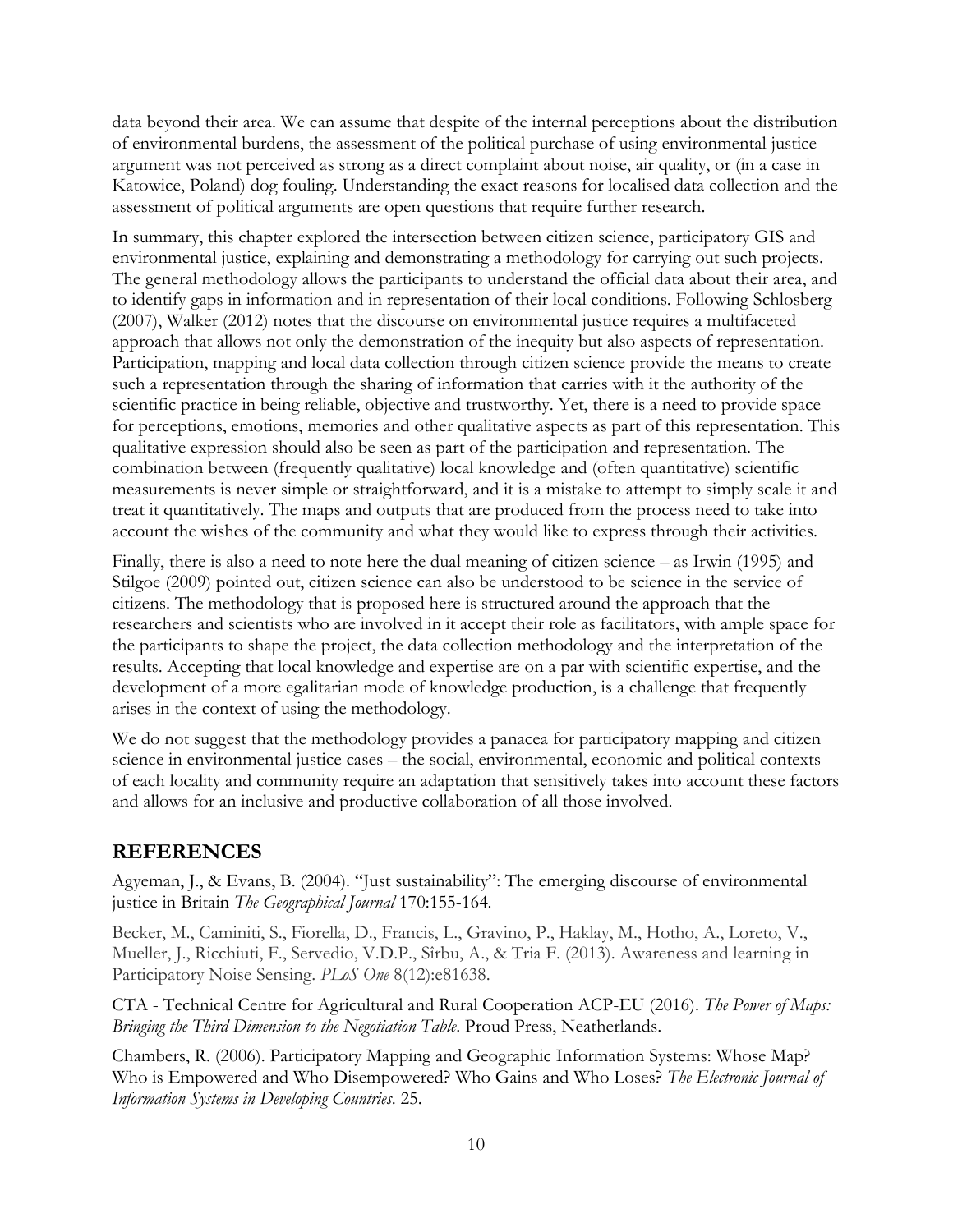Ellul, C., Gupta. S., Haklay, M., & Bryson, K. (2013). A Platform for Location Based App Development for Citizen Science and Community Mapping. In Krisp, J. M. (ed.) *Progress in Location-Based Services,* Lecture Notes in Geoinformation and Cartography, Springer, Berlin pp 71.

Ellul, C., Francis, L., & Haklay, M. (2011). A Flexible Database-Centric Platform for Citizen Science Data Capture, Computing for Citizen Science Workshop, in *Proceedings of the 2011 Seventh IEEE International Conference on eScience* (eScience 2011)71-90.

Haklay, M. (2002). Public Environmental Information – Understanding Requirements and Patterns of Likely Public Use, *Area*, 34(1), 17-28.

Haklay, M. (2009). The contradictions of access to environmental information and public participation in decision making, *Nordic Environmental Social Science 2009*, London, 10-12 June.

Haklay, M. (2013). Citizen Science and Volunteered Geographic Information – overview and typology of participation. In Sui, D.Z., Elwood, S. and M.F. Goodchild (eds.), 2013. *Crowdsourcing Geographic Knowledge*. Berlin: Springer. pp. 105-122.

Harris, T.M., Weiner, D., Warner, T.A., & Levin, R. (1995). Pursuing social goals through participatory geographic information systems. *Ground truth: the social implications of geographic information systems,* New York: Guilford, pp.196-222.

Irwin, A. (1995). *Citizen science: A study of people, expertise and sustainable development*. Psychology Press.

Verplanke, J., McCall, M.K., Uberhuaga, C., Rambaldi, G. and Haklay, M., 2016. A Shared Perspective for PGIS and VGI. *The Cartographic Journal*

Mennis, J. (2011). Integrating remote sensing and GIS for environmental justice research. In Yang, X. (Ed.) *Urban remote sensing: Monitoring, synthesis and modeling in the urban environment*, 225-237.

Mitchell, G. (2005). Forecasting environmental equity: Air quality responses to road user charging in Leeds, UK, *Journal of Environmental Management,* 77 212-226. John Wiley & Sons.

Mitchell, G., and Walker, G. P. (2007). Methodological issues in the assessment of environmental equity and environmental justice. In: *Sustainable urban development: the environmental assessment method*s, Routledge, London, pp. 447-472.

Municipal Dreams (2015). *The Pepys Estate, Deptford: for 'the peaceful enjoyment and well-being of Londoners'*, available at [https://municipaldreams.wordpress.com/2015/08/04/the-pepys-estate-deptford-for](https://municipaldreams.wordpress.com/2015/08/04/the-pepys-estate-deptford-for-the-peaceful-enjoyment-and-well-being-of-londoners/)[the-peaceful-enjoyment-and-well-being-of-londoners/](https://municipaldreams.wordpress.com/2015/08/04/the-pepys-estate-deptford-for-the-peaceful-enjoyment-and-well-being-of-londoners/)

Ottinger, G. (2010). Buckets of resistance: Standards and the effectiveness of citizen science. *Science, technology & human values*, *35*(2), pp.244-270.

Sandel, M. (2009). *Justice: What's the Right Thing to Do?* Farrar, Straus and Giroux.

Schlosberg, D. (2007). *Defining Environmental Justice: Theories, Movements, and Nature*. Oxford University Press.

Scott, D., & Barnett, C. (2009). Something in the air: civic science and contentious environmental politics in post-apartheid South Africa. *Geoforum*, 40(3), 373-382.

Sieber, R. (2006). Public participation geographic information systems: A literature review and framework. *Annals of the Association of American Geographers*, *96*(3), pp.491-507.

Silvertown, J. (2009). A new dawn for Citizen Science. *Trends in Ecology & Evolution 24*(9), 467-471.

Stilgoe, J. (2009). *Citizen Scientists: reconnecting science with civil society*. London: Demos.